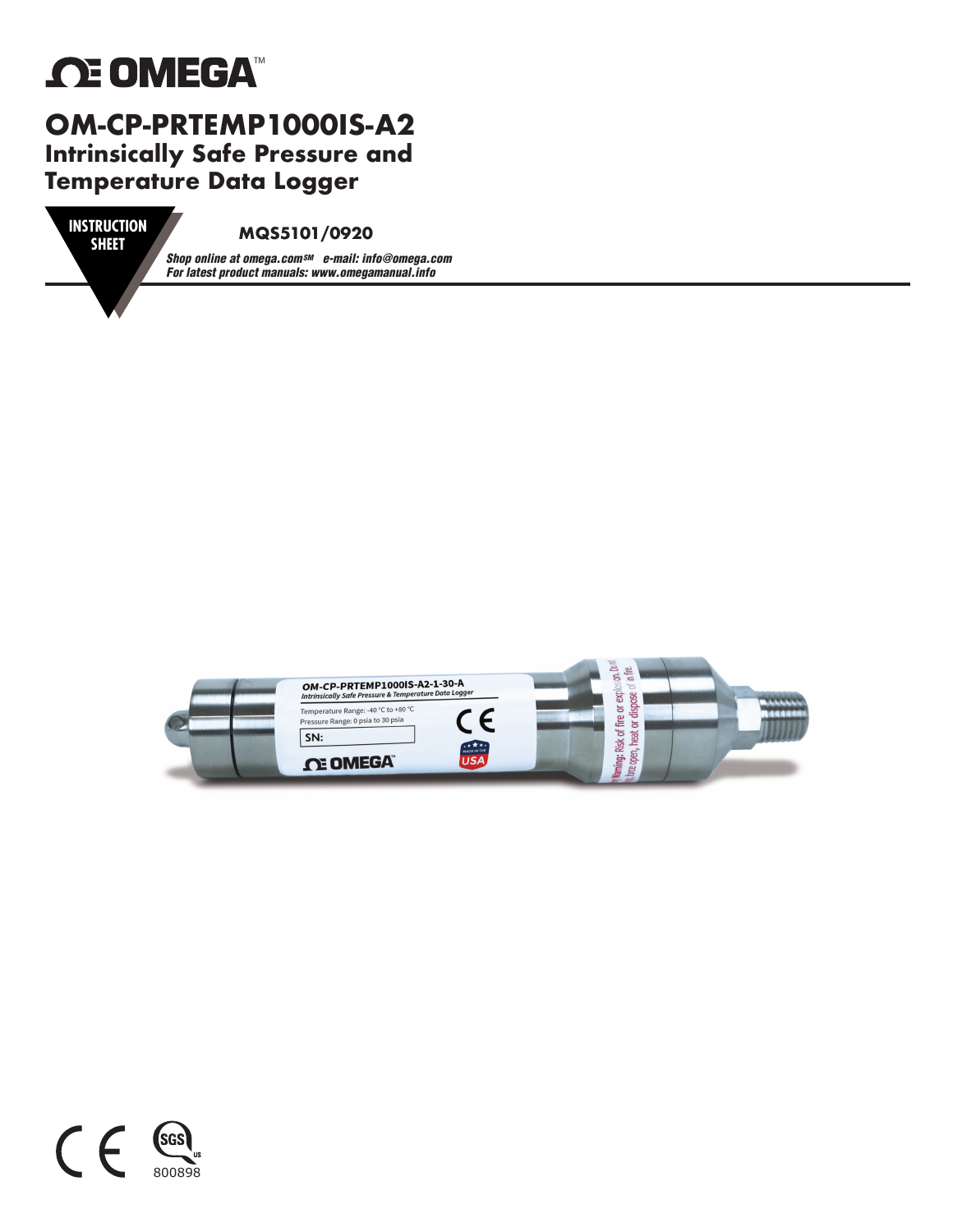### **Product Notes**

#### **Getting Started**

To access the COM Port for the interface cable, unscrew the key-ring end cap. Ensure the end cap is screwed on tightly before deploying the data logger.

#### **Intrinsic Safety Approval**

The OM-CP-PRTEMP1000IS-A2 has been certified as Intrinsically Safe (IS) certification in accordance with the latest issue of FM3600 and FM3610.

#### **Certified Intrinsically Safe for:**

- Class 1 Division 1 Group ABCD
- Class 1 Division 2 Group ABCD
- Temperature Class: T4A

#### **Operational Warnings**

- When used in hazardous locations, the OM-CP-PRTEMP1000IS-A2 is to be installed prior to the location becoming hazardous and removed only after the area is no longer hazardous.
- The maximum allowed ambient temperature for the OM-CP-PRTEMP1000IS-A2 (under any circumstances) is 80 °C. The minimum rated operating temperature is -40 °C.
- The OM-CP-PRTEMP1000IS-A2 is approved for use only with the OM-CP-BAT102 battery. Replacement with any other battery will void the safety rating.
- Batteries are user replaceable, but are to be removed or replaced only in locations known to be nonhazardous.
- Tampering or replacement of non-factory components may adversely affect the safe use of the product, and is prohibited. Except for replacement of the battery, the user may not service the OM-CP-PRTEMP1000IS-A2. Omega or an authorized representative must perform all other service to the product.

#### **Pressure Sensor**

To use the pressure sensor for gauge measurements, screw the 1/4 inch male NPT fitting into the pipe to be measured with a % inch wrench.

#### **O-Rings**

O-ring maintenance is a key factor when properly caring for the OM-CP-PRTEMP1000IS-A2. The O-rings ensure a tight seal and prevent liquid from entering the inside of the device.

## **Installation Guide**

#### **Installing the software**

Insert the Omega Software Flash Drive in an open USB port. If the autorun does not appear, locate the drive on the computer and double click on **Autorun.exe**. Follow the instructions provided in the Installation Wizard*.*

#### **Installing the Interface cable**

- OM-CP-IFC200 (required, sold separately) Insert the device into a USB port. The drivers will install automatically.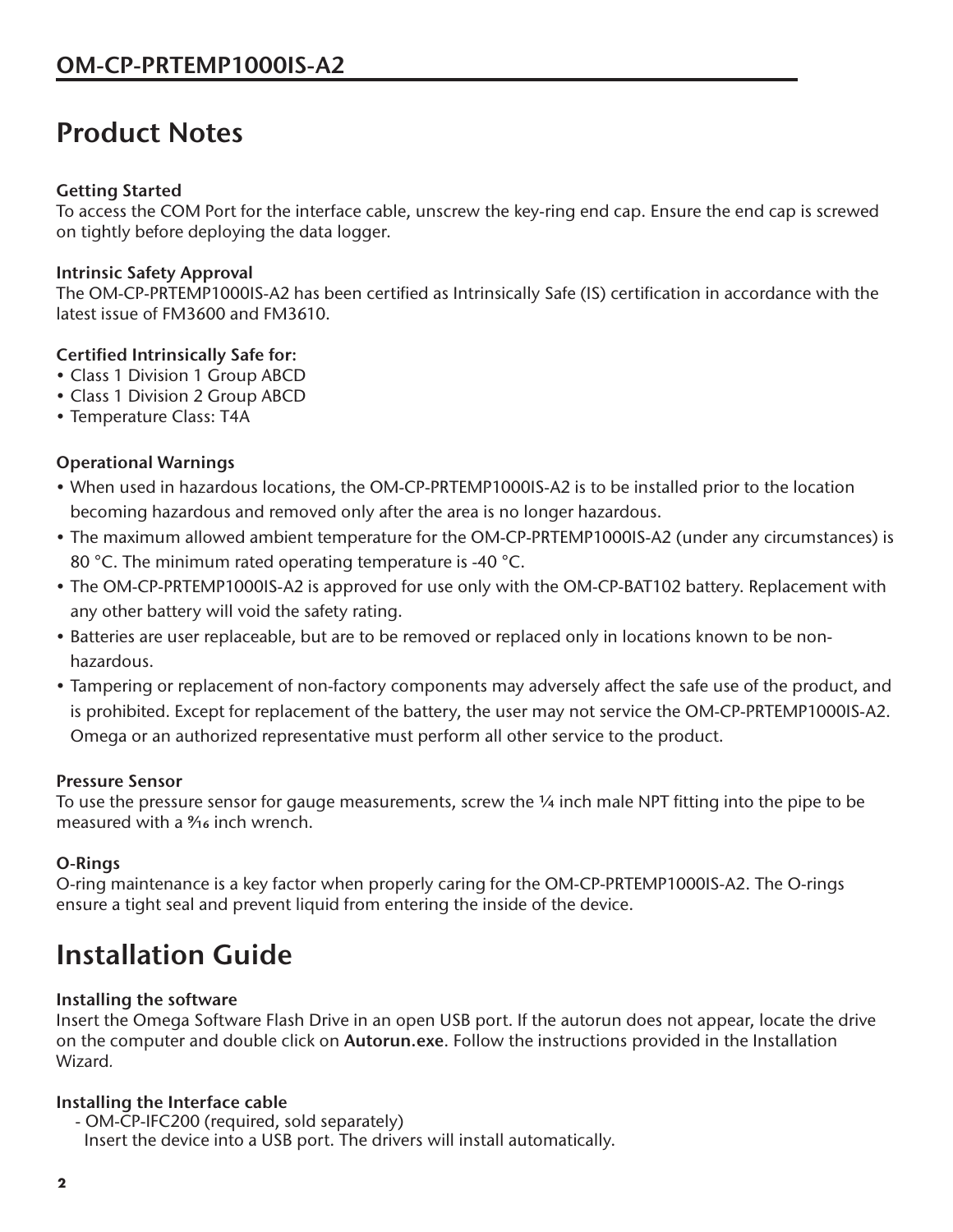# **Device Operation**

#### **Connecting and Starting the data logger**

- 1. Once the software is installed and running, plug the interface cable into the data logger.
- 2. Connect the USB end of the interface cable into an open USB port on the computer.
- 3. The device will appear in the **Connected Devices** list, highlight the desired data logger.
- 4. For most applications, select "**Custom Start**" from the menu bar and choose the desired start method, reading rate and other parameters appropriate for the data logging application and click "**Start**". (*"Quick Start" applies the most recent custom start options, "Batch Start" is used for managing multiple loggers at once, "Real Time Start" stores the dataset as it records while connected to the logger.*)

5. The status of the device will change to "**Running**", "**Waiting to Start**" or "**Waiting to Manual Start**", depending upon your start method.

6. Disconnect the data logger from the interface cable and place it in the environment to measure.

*Note: The device will stop recording data when the end of memory is reached or the device is stopped. At this point the device cannot be restarted until it has been re-armed by the computer.*

#### **Downloading data from a data logger**

- 1. Highlight the data logger in the Connected Devices list. Click **"Stop"** on the menu bar.
- 2. Once the data logger is stopped, with the logger highlighted, click **"Download"**.
- 3. Downloading will offload and save all the recorded data to the PC.

## **Product Maintenance**

#### **Battery Replacement**

Materials: %6 inch (15mm) wrench, small needle nose pliers and a replacement Battery (OM-CP-BAT102)

- 1. Move the device to a non-hazardous location before replacing battery.
- 2. Observe Operational Warnings when removing and replacing the battery.
- 3. Carefully use a 9⁄16 inch (15mm) wrench to remove the NPT end of the data logger
- 4. Once the NPT end is completely unscrewed, gently slide the circuit board assembly out of the enclosure. Care must be taken to prevent breaking or sharply bending cable between the sensor and circuit board. Note: If white Teflon washer comes out with the electronics, it must be reinstalled after battery replacement.
- 5. The battery is the purple cylinder on the circuit board. Note the orientation of the battery on the board. Gently pull the old battery out of the circuit board battery sockets.
- 6. Install the new battery, observing the polarity, one lead at a time, pressing firmly with your index finger to make the lead secure in its terminal. Small pliers may be used to fully seat the leads into the sockets. Note: The battery should lay flat against the circuit board, and the positive lead should be closest to the communications jack.
- 7. Install white Teflon washer (if removed during disassembly), at the end of the electronics (around communications jack).
- 8. Insert the electronics back into the tube. Make sure the cable is not twisted, sharply bent or kinked. From the connection to the circuit board, it should run up towards the battery, then down to the sensor.
- 9. Carefully screw the NPT end cap back onto the enclosure, making sure the electronics rotate with the end cap.

#### **Recalibration**

Recalibration is recommended annually for any Omega data logger; a reminder is automatically displayed in the software when the device is due.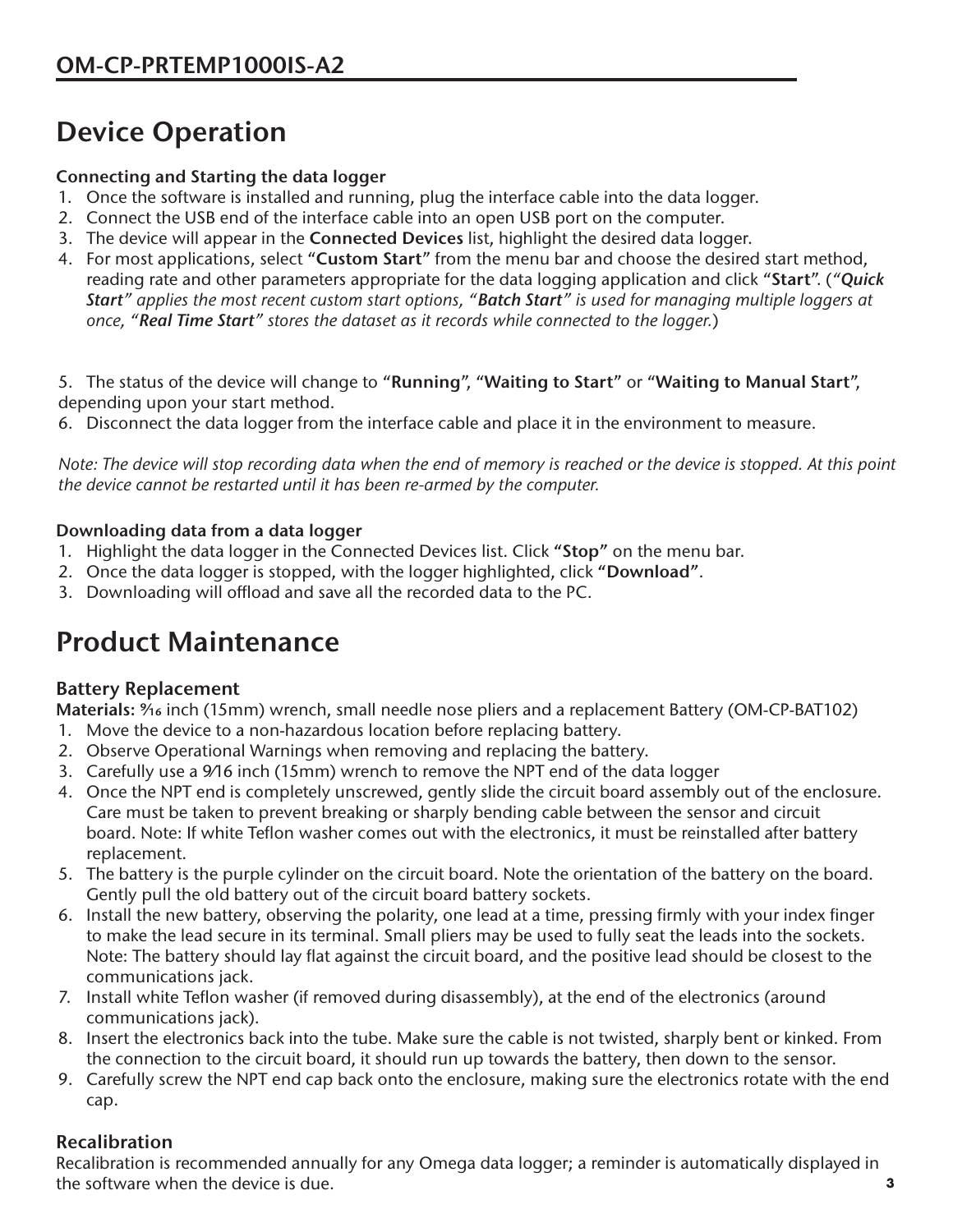### **OM-CP-PRTEMP1000IS-A2 General Specifications**

| Temperature Sensor          | Internal semiconductor                                                                                                                                                                             |  |  |  |
|-----------------------------|----------------------------------------------------------------------------------------------------------------------------------------------------------------------------------------------------|--|--|--|
| Temperature Range           | -40 °C to +80 °C (-40 °F to +176 °F)                                                                                                                                                               |  |  |  |
| Temperature Resolution      | 0.1 °C (0.18 °F)                                                                                                                                                                                   |  |  |  |
| <b>Calibrated Accuracy</b>  | $\pm 0.5$ °C ( $\pm 0.9$ °F)                                                                                                                                                                       |  |  |  |
| Pressure Range              |                                                                                                                                                                                                    |  |  |  |
| <b>Pressure Resolution</b>  | *See table for details                                                                                                                                                                             |  |  |  |
| Pressure Accuracy           |                                                                                                                                                                                                    |  |  |  |
| Memory                      | 16,383/channel                                                                                                                                                                                     |  |  |  |
| Reading Rate                | 1 reading every 2 seconds up to 1 reading every 12 hours                                                                                                                                           |  |  |  |
|                             | Data Format   Date and time stamped °C, °F, K, °R ; PSIA(G), inches, feet, mmHq, bar, Torr, kPa                                                                                                    |  |  |  |
| Required Interface Package  | OM-CP-IFC200 (required, sold separately)                                                                                                                                                           |  |  |  |
| Baud Rate 2,400             |                                                                                                                                                                                                    |  |  |  |
| <b>Typical Battery Life</b> | 1 year typical                                                                                                                                                                                     |  |  |  |
|                             | Operating Environment $\vert$ -40 °C to +80 °C (-40 °F to +176 °F), 0 %RH to 100 %RH                                                                                                               |  |  |  |
| <b>Material</b>             | 303 Stainless Steel                                                                                                                                                                                |  |  |  |
| <b>Dimensions</b>           | 6.4 in x 1.25 in dia. (163 mm x 32 mm dia.)                                                                                                                                                        |  |  |  |
|                             | Weight   12 oz (340 g)                                                                                                                                                                             |  |  |  |
| Approvals                   | CE; Certified Intrinsically Safe in accordance with the latest issue of FM3600 and<br>FM3610.<br>• Class 1, Division 1 Group ABCD<br>• Class 1, Division 2, Group ABCD<br>• Temperature Class: T4A |  |  |  |

#### \*OM-CP-PRTEMP1000IS-A2 Range, Accuracy and Resolution

| Range      | $0-30$ PSIA/G                   | $0-100$ PSIA/G | $0-300$ PSIA/G | $0-500$ PSIA/G | 0-1000 PSIA | 0-5000 PSIA |  |
|------------|---------------------------------|----------------|----------------|----------------|-------------|-------------|--|
| Accuracy   | 2 % FSR, 0.25 % @ 25 °C typical |                |                |                |             |             |  |
| Resolution | $0.002$ PSIA/G                  | $0.005$ PSIA/G | $0.02$ PSIA/G  | $0.05$ PSIA/G  | 0.05 PSIA   | 0.2 PSIA    |  |

#### *Battery Warning*

*WARNING: FIRE, EXPLOSION, AND SEVERE BURN HAZARD. DO NOT SHORT CIRCUIT, CHARGE, FORCE OVER DISCHARGE, CRUSH, PENETRATE OR INCINERATE. BATTERY MAY LEAK OR EXPLODE IF HEATED ABOVE 150°C (302°F).*

*Specifications subject to change.*

*See Omega's terms and conditions at www.omega.com*

**WARNING –** POTENTIAL ELECTROSTATIC CHARGING HAZARD. CONTROL OF ENVIRONMENTAL HUMIDITY TO MINIMIZE THE GENERATION OF STATIC ELECTRICITY OR TOUCH WITH AN INSULATING OBJECT BEFORE USE